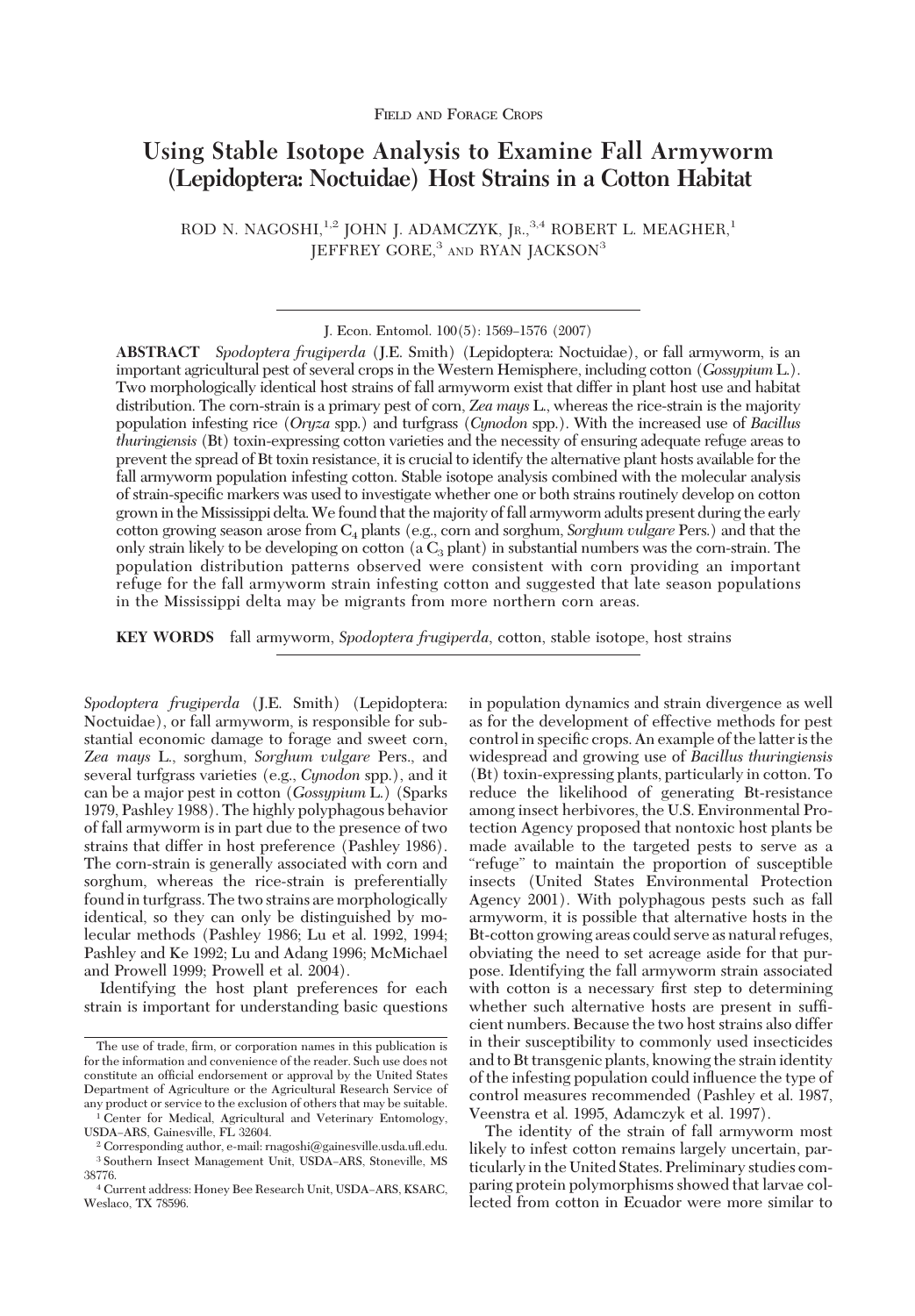the corn-strain than the rice-strain (Pashley 1986), and genetic examination of Brazilian fall armyworm populations showed substantial gene ßow between larvae isolated from maize and cotton fields (Martinelli et al. 2006). Although both studies imply that the corn-strain infests both corn and cotton, it is not clear whether this observation applies to U.S. populations or whether the rice-strain might also be a significant pest.

The use of larvae to identify the fall armyworm strain associated with a particular plant is potentially problematic for plant hosts that are secondary or sporadic targets of infestations. These collections tend to be biased for fall armyworm populations present during unusual"outbreak"seasons when infestation levels are high, and so may not be representative of the typical behaviors of the two strains. Furthermore, these surveys may not be predictive of adult numbers if there are substantial strain differences in fitness during later larval and pupal stages (Fitt 1989). It is the capacity of plant hosts to support adult insect development that is most relevant to assessing the contribution of different plant types to the overall fall armyworm population and their effectiveness as Bt refuges.

A useful method for estimating plant host use was developed for the study of *Helicoverpa zea* (Boddie), or bollworm, which like fall armyworm is a polyphagous pest of corn and cotton (Gould et al. 2002). The stable carbon isotope ratio  $(^{13}C/^{12}C)$  in adult wings, commonly designated as  $\delta^{13}C$ , was used to determine whether the specimen arose from a  $C_3$  (i.e., cotton) or  $C_4$  (i.e., maize) plant host. Studies in Lepidoptera have found that although adult behavior can inßuence the isotope ratio, the primary determinant is the larval diet (Ponsard et al. 2004). Gould et al. (2002) was able to show that corn can serve as a refuge for*H. zea* infesting Louisiana Bt cotton and used the observed seasonal changes in the proportions of  $C_3$  and  $C_4$  moths to infer patterns of plant host use and migratory behavior.

We adapted this strategy to examine changes in  $\delta^{13}$ C values in the adult fall armyworm population in cotton-dominated areas of Washington Co., MS, which lies within the Mississippi river delta region. Fall armyworm does not survive the winters in this area, so the cotton infestation arises from migrant populations originating from more southern overwintering sites. The primary objective was to determine whether the strains differed in their usage of cotton and, if so, to identify which contributed most to infestations. The implications of these data on our understanding of fall armyworm population dynamics and the development of pest management strategies are discussed.

#### **Materials and Methods**

**Trap Collection and Sites.** Pheromone trapping of adult males was performed in cotton growing areas in Washington Co. to estimate changes in fall armyworm populations in 2004 and 2005. Traps were placed adjacent to large cotton fields, and within 3 miles of corn, sorghum, and soybean [*Glycine max* (L.) Merr.] acreages. The trapping method has been described previously (Meagher and Gallo-Meagher 2003). Standard plastic Unitraps were baited with a commercially available fall armyworm pheromone (Scenturion lures, Suterra, Bend, OR), and they contained insecticide strips (Hercon Environmental Co., Emigsville, PA). Collections from traps were made at various intervals, ranging from 7 to 14 d. Moths were placed dry in plastic bags or in vials containing 95% ethanol and stored at 4°C.

**Information on Crop Progress and Conditions.** Data for fall armyworm infestation levels in cotton as a proportion of acreage infested was obtained from the Mississippi State University Extension Service (Williams 2006). Information about crop progress and conditions in Mississippi during 2004 and 2005 was obtained from the National Agricultural Statistics Service (USDA 2006).

**Samples from Known Hosts.** Both bollworms and fall armyworms (corn-strain colony) were reared throughout their larval stages on known hosts to demonstrate the nonoverlapping ranges of  $\delta^{13}C$  values that correspond to larval development on  $C_3$  or  $C_4$  plant hosts. Bollworms were reared on corn and cotton, whereas fall armyworms were reared on corn, cotton, soybean, and broadleaf signal grass [*Brachiaria platyphylla* (Grisebach) Nash.].

**Sample Preparation and Stable Isotope Analysis.** For a given moth, a forewing was removed using dissection scissors and placed on tissue paper to evaporate remaining ethanol. Approximately  $0.4 - 0.6$  mg of wing material was removed and placed into 5- by 9-mm tin capsules. The corresponding body was placed in a plastic 1.5-ml vial containing fresh 95% ethanol for DNA analysis. Both wings and carcass were labeled in a manner that allowed future matching.

Stable isotope analysis was conducted at two locations. Initial studies were performed at the USDA ARS, Southern Insect Management Research Unit (Stoneville, MS) by using an elemental combustion system (ECS4010 CHNSO, Costech Instruments, Milan, Italy) coupled to a mass spectrometer (Finnigan DeltaPlus Advantage, Thermo Electron Corporation, Waltham, MA) using a Conßo III Interface to measure stable carbon isotope ratio  $(^{13}C/^{12}C$  or  $\delta^{13}C)$ . The isotope standard reference material used in these analyses was acetanilide. Subsequent samples were analyzed at the Stable Isotope/Soil Biology Laboratory of the University of Georgia, Institute of Ecology, Athens, GA. Here, samples were analyzed using a Carlo Erba NA 1500 CHN Analyzer coupled to a Finnigan-MAT Delta C mass spectrometer by using a Conflo II Interface. The isotope standard reference material was bovine muscle powder.

**DNA Preparation.** The bodies remaining after the stable isotope analysis were individually homogenized in 4 ml of phosphate-buffered saline (PBS; 20 mM sodium phosphate and 150 mM NaCl, pH 8.0) in a 15-ml test tube by using a tissue homogenizer (PRO Scientific Inc., Oxford, CT). Cells and tissue were pelleted by centrifugation at 6000  $\times$  g for 5 min at room temperature. The pellet was resuspended in 800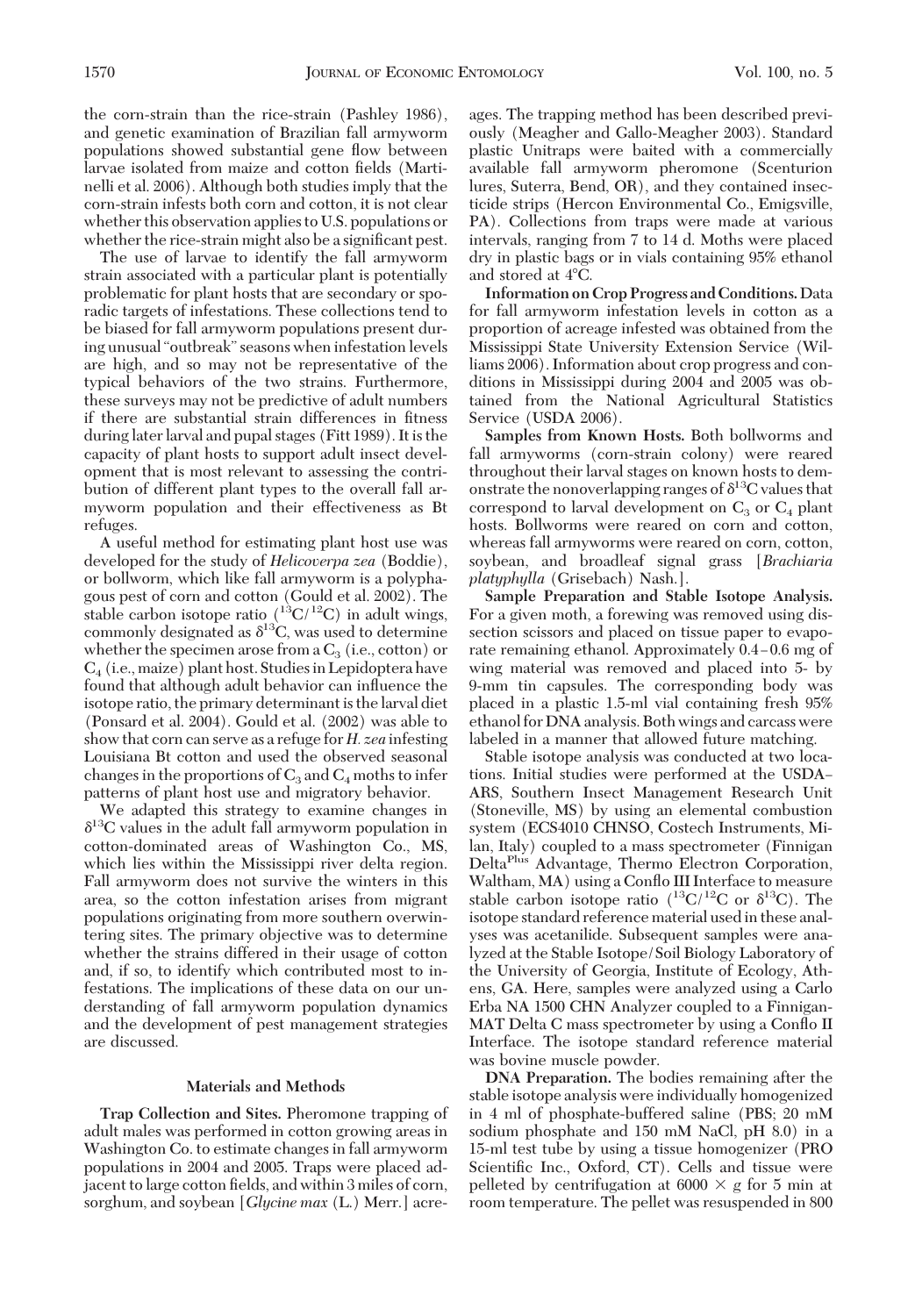

**Fig. 1.** Pheromone trap captures of fall armyworms from cotton growing areas in the Mississippi delta region from June to October in 2004 and 2005. The progression of the local cotton crop is indicated by arrows and was obtained from the USDA Weekly Weather Crop Reports for the appropriate dates in 2004 and 2005 (USDA 2006).

 $\mu$ l of cell lysis buffer (0.2 M sucrose, 0.1 M Tris-HCl, pH 8.0, 0.05 M EDTA, and 0.5% sodium dodecyl sulfate), transferred to a 1.5- or 2.0-ml microcentrifuge tube, and incubated at 55°C for 5 min. Proteins were precipitated by the addition of 100  $\mu$ l of 8 M potassium acetate. The supernatant was transferred to a Zymo-Spin III column (Zymo Research, Orange, CA) and processed according to manufacturer's instructions. The DNA preparation was increased to a final volume of 40  $\mu$ l with distilled water. Each polymerase chain reaction (PCR) reaction required  $1 \mu l$  of the DNA preparation.

**PCR Analysis.** PCR amplification of the mitochondrial *COI* gene was performed in a 30-µl reaction mix containing 3  $\mu$ l of 10X reaction buffer, 1  $\mu$ l of 10 mM dNTP, 0.5  $\mu$ l of 20  $\mu$ M primer mix, 1  $\mu$ l of DNA template (between 0.05 and 0.5  $\mu$ g), and 0.5  $\mu$ l of *Taq*DNA polymerase (New England Biolabs, Beverly, MA). The thermocycling program was  $94^{\circ}C$  (1 min), followed by 33 cycles of  $92^{\circ}$ C (45 s),  $56^{\circ}$ C (45 s),  $72^{\circ}$ C  $(1 min)$ , and a final segment of  $72^{\circ}$ C for 3 min. Primers were synthesized by Integrated DNA Technologies (Coralville, IA). Amplification of the *COI* region used the primer pair *COI-58 F* (5-GGAATTTGAGCAG GAATAGTAGG-3) and *COI*-*1058R* (5-ACACCT GTTAATCCTCCTACAG-3) to produce a 1.0-kb fragment. The fragment contains two MspI sites, one specific to the corn-strain and the other to the ricestrain. Digestion of the PCR product with MspI results in two different restriction patterns that can be identified by agarose gel electrophoresis. The MspI restriction enzyme was diluted in 1X reaction buffer to a concentration of 1 U/ $\mu$ l, and 5  $\mu$ l was added to 8  $\mu$ l of each PCR reaction. Digestions were at  $37^{\circ}$ C for 1–2 h. Two microliters of 6X gel loading buffer was added to each sample, which was run on a 1.8% PCR grade agarose (Fisher, Hampton, NH) horizontal gel.

**Statistical Analysis.** Analysis of variance (ANOVA) (PROC GLM, SAS Institute, 2003) was used to compare the proportion of moths analyzed in each category among sampling dates.

## **Results**

**Crop Description and Pheromone Trap Captures.** The Mississippi cotton crop followed similar progression patterns during 2004 and 2005 (USDA 2006). More than 95% of the cotton had emerged by 5 June, with  $\approx$ 80% progressing to the squaring stage by 3 July and over half in open bolls by the beginning of September (Fig. 1). The cotton harvest began in mid-September, and it was 84% (2004) and 96% (2005) complete by 30 October.

Pheromone trap capture numbers during the cotton growing season (June–October) were about threefold higher in 2005 (1,548 per trap) than 2004 (440 per trap), consistent with reports of higher cotton infestation rates based on crop inspections in the Mississippi delta region in 2005 (Williams 2006). Substantial numbers of trap captures did not occur until August in 2004 and July in 2005, with substantial increases in both years occurring in September and continuing into October (Fig. 1).

**Distribution of Fall Armyworm Arising from C3 and C4 Plants.** As a control for the stable isotope methodology,  $\delta^{13}C$  analysis was performed for fall armyworm and bollworm specimens raised on the  $C_3$  plants cotton and soybean or the  $C_4$  hosts corn and signalgrass. Bollworms had previously been shown to display nonoverlapping peaks when raised on  $C_3$  and  $C_4$  plants (Gould et al. 2002). We found that cotton-raised bollworm and fall armyworm gave  $\delta^{13}$ C values ranging from  $-28$  to  $-23$ , compared with  $-13$  to  $-8$  for those raised on corn (Fig. 2). One outlier (out of 10 samples) was observed with the corn-raised fall armyworm  $(-23)$ , most likely a mislabeled specimen. Similar results were obtained with fall armyworm raised on soybean or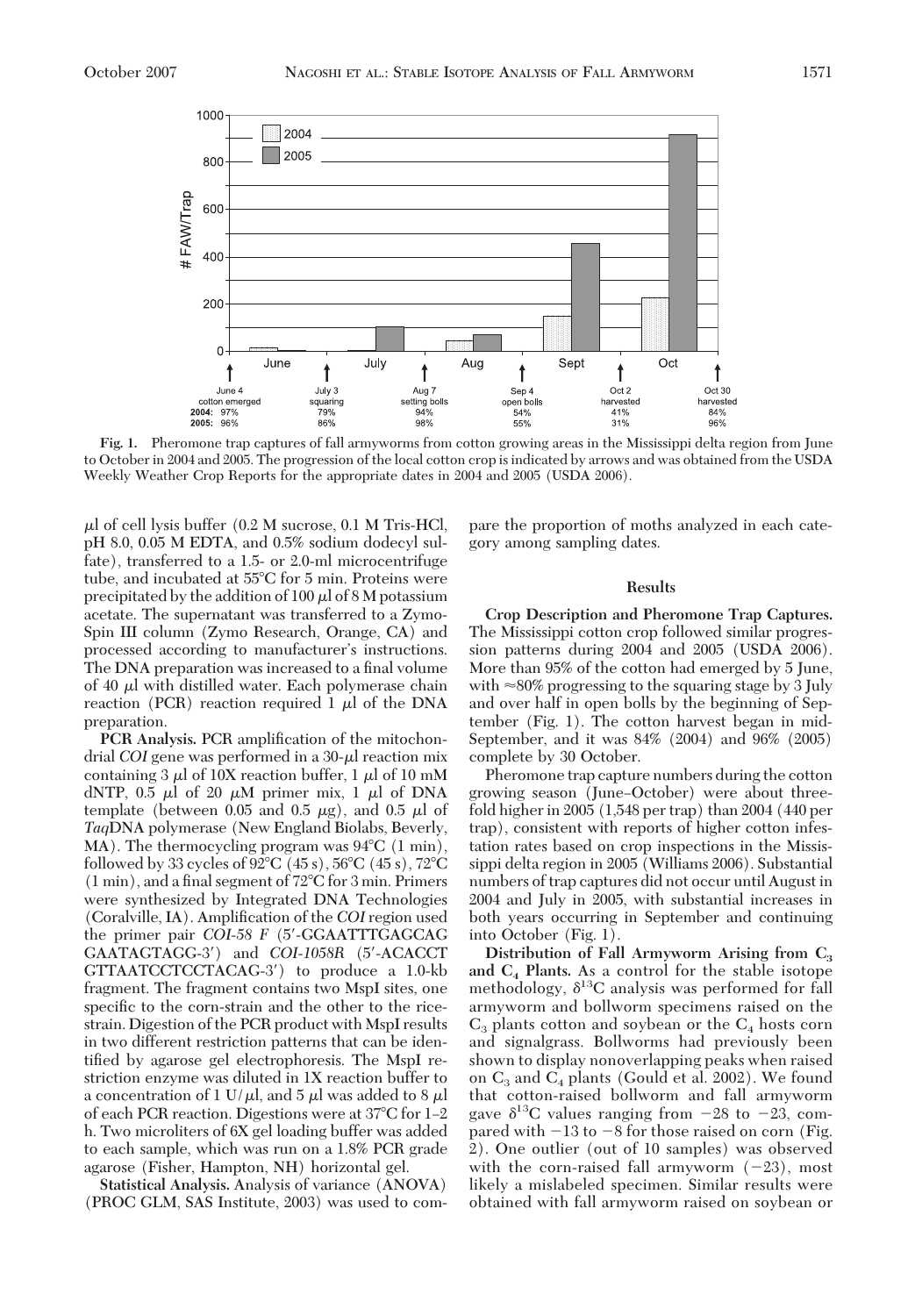

**Fig. 2.** Distributions of  $\delta^{13}C$  values from laboratory bollworms and fall armyworm lines grown on  $C_3$  or  $C_4$  plants. Bollworms were raised on cotton or corn until pupation. Wings were dissected from newly eclosed adults and tested for  $\delta^{13}C$ values. Fall armyworms were raised on cotton, corn, soybean, and signalgrass and treated similarly.

signalgrass, with values ranging from  $-27$  to  $-26$ and  $-13$  to  $-12$ , respectively. From these analyses we defined values lower than  $-20$  as indicating

development on  $C_3$  plants, between  $-20$  and  $-15$  as intermediates from unspecified plant hosts, and values greater than  $-15$  as indicating a  $C_4$  plant origin.



**Fig. 3.** Distribution of  $\delta^{13}C$  values from wings of field-collected fall armyworm in 2004 and 2005. On the y-axis is plotted the percentage of samples at the given  $\delta^{13}C$  value. Numbers in parentheses indicate number of samples analyzed. (A) Data from June to October in 2004. (B) Data from June to October in 2005.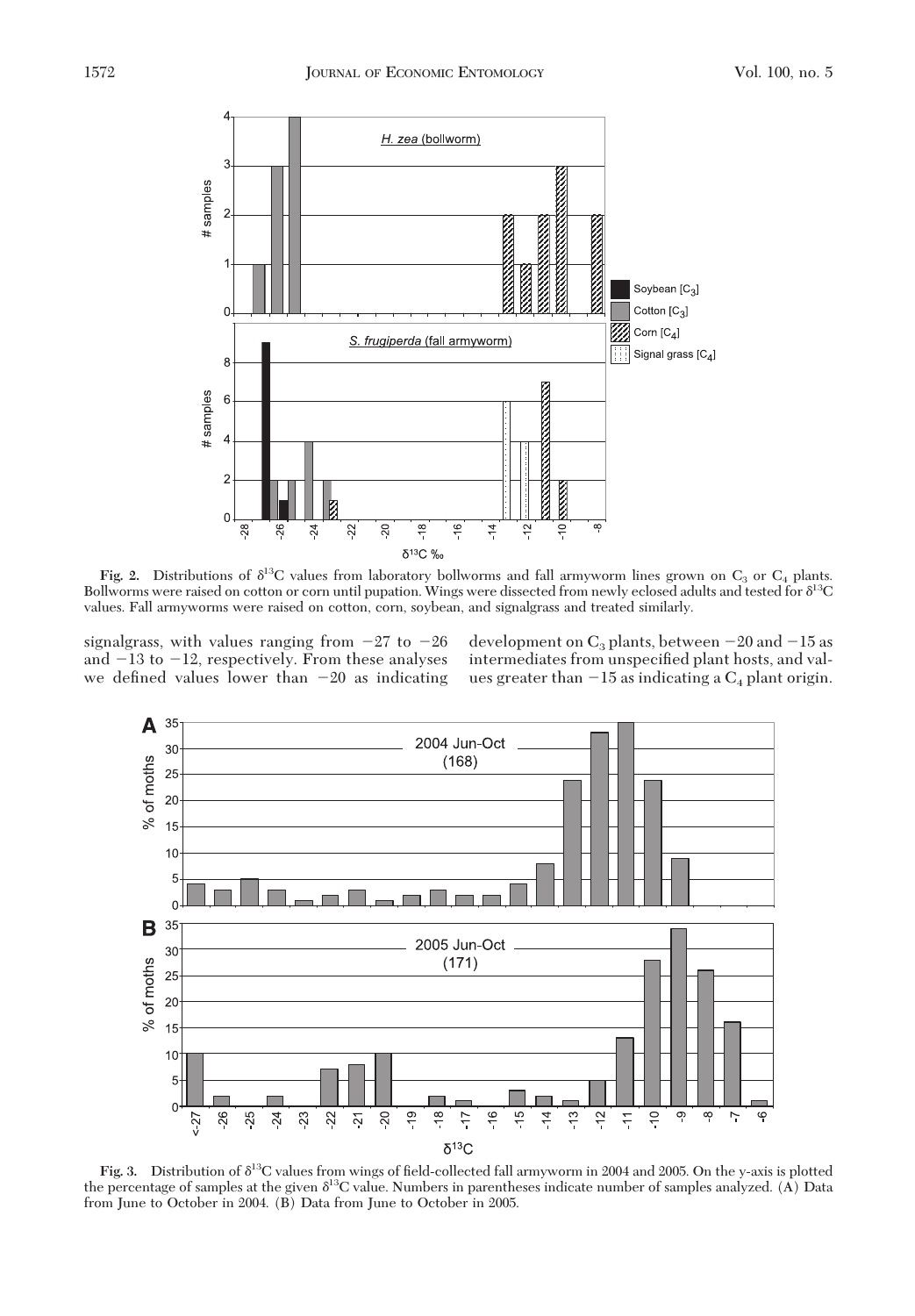

**Fig. 4.** Proportion of  $C_3$  fall armyworm of each strain from field collections described as a percentage of the total samples tested. The Þrst and last dates of each collection period are labeled on the x-axis. Each data point represents corn-strain (open squares) or rice-strain (solid squares) with a  $C_3$  signature as a percentage of the total ( $C_3$  and  $C_4$ ) specimens sampled (in parentheses) for each collection period. (A) Data from 2 June to 16 November 2004. (B) Data from 27 May to 27 October 2005. Asterisks indicate data pooled from more than one collection.

Similar criteria were used previously to study bollworm (Gould et al. 2002).

The fall armyworms collected by pheromone trapping in 2004 and 2005 were tested for their  $\delta^{13}$ C values. In 2004, 79% (133/168) were categorized as having developed on  $C_4$  plants (Fig. 3A). The remaining specimens were evenly distributed between  $-27$  to  $-15$ , with no obvious  $C_3$  peak. This large variance in the  $C_3$ range and the presence of values intermediate between  $C_3$  and  $C_4$  could be due to several reasons, including a range of  $C_3$  plant hosts with variable  $\delta^{13}C$ values, individual larvae feeding on both  $C_3$  and  $C_4$ plants, and adult feeding significantly altering the isotopic ratio in the wings. However, in the latter case, studies in other Lepidoptera showed that although the adult diet had minor effects, the wing  $\delta^{13}C$  values primarily reßected the larval host plant (Ponsard et al. 2004).

In 2005, there was roughly the same proportion of specimens in the  $C_4$  range (81%; 138/171), but the  $C_3$ subgroup showed a greater tendency to cluster (Fig. 3B).  $C_3 \delta^{13}$ C values ranged from  $-58$  to  $-21$ , but 61% (20/33) fell in the  $-22$  to  $-20$  range. The majority

 $(28/33)$  of the  $C_3$  population was captured in August and September.

**Distribution of Fall Armyworm Strains.** In 2004, only 13% (21/168) of the sampled population from 2 June to 16 November were unambiguously derived from a  $C_3$  plant host. The  $C_3$  proportion rose substantially above the seasonal mean only during the two collections that occurred in the period spanning 17 September to 1 October, when levels of 44% (4/9) and 30% (3/10), respectively, were observed (Fig. 4A). All the  $C_3$  samples tested from these collections (7/7) were of the corn-strain. In comparison, the  $C_3$  samples from the preceding period, 2 June to 16 September, were primarily of the rice strain (9/11), whereas only two  $C_3$  specimens were collected from 2 October to 16 November. Despite the low overall  $C_3$  numbers, the proportion (mean) of  $C_3$  corn-strain observed from 17 September to 1 October (37  $\pm$  7%) was significantly higher  $(F = 35.9; df = 2, 10; P < 0.0001)$  than the preceding 2 June to 16 September  $(2 \pm 2\%)$  or the subsequent 2 October to 16 November  $(3 \pm 3\%)$ periods.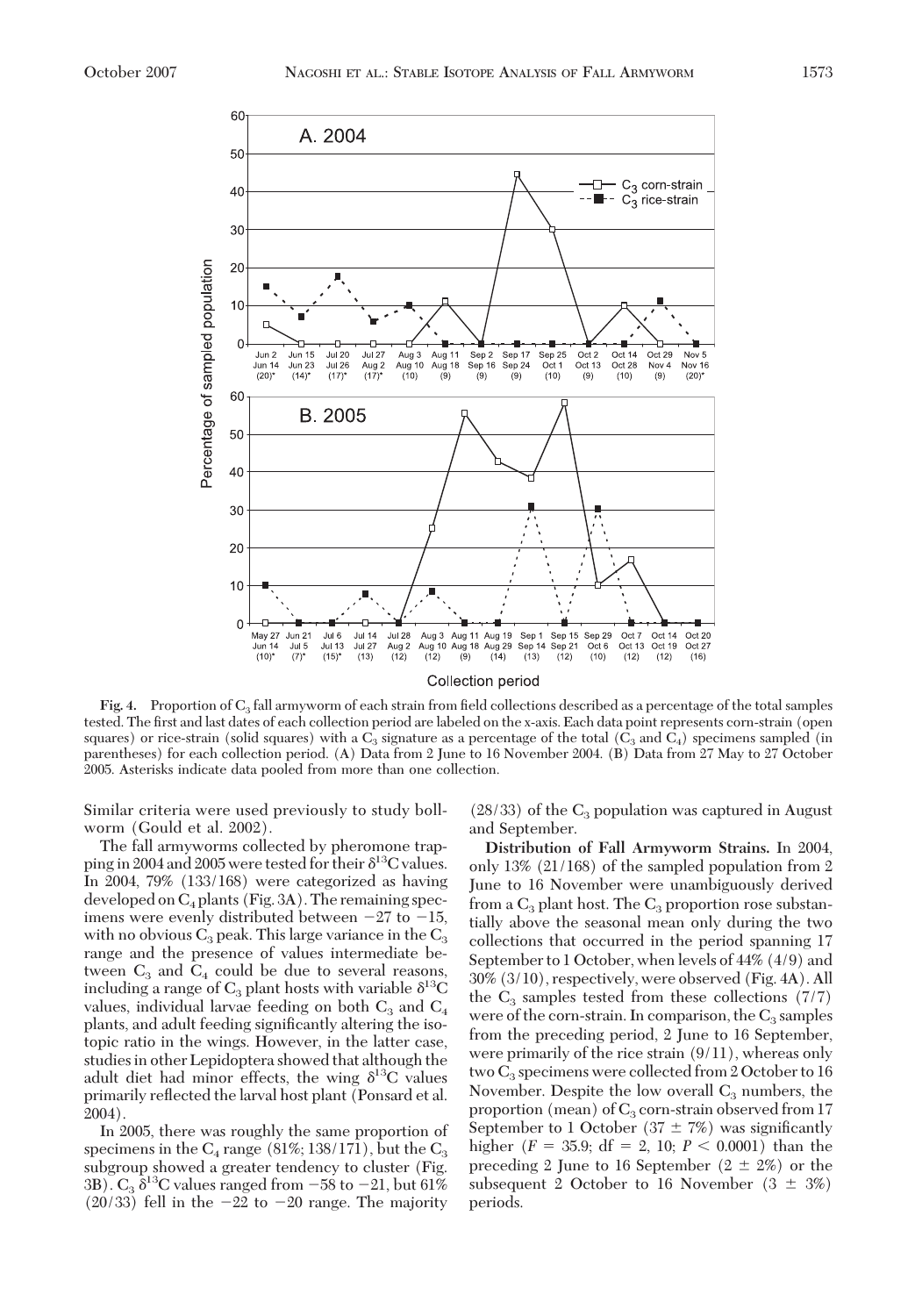

Fig. 5. Average percentage of moths arising from C<sub>3</sub> host plants in field-collected corn-strain samples collected from selected periods during the 2004 and 2005 growing seasons. To obtain the percentage, the number of  $C_3$  corn-strain was divided by the total number of corn-strain samples tested for each collection listed in Fig. 4. Each column represents the average percentage for the collections during the given time period (numbers in parentheses indicate total number of samples). The collection periods with the highest proportion of  $C_3$  corn-strain samples were identified for 2004 (17 September–1 October) and 2005 (3 August–6 October). Columns with different letters differ significantly ( $F = 11.8$ ;  $df = 2$ ,  $10$ ;  $P = 0.0023$  for 2004 and  $F = 24.8$ ;  $df = 2$ , 11;  $P < 0.0001$  for 2005).

An overall higher  $C_3$  proportion was observed in 2005, comprising 25% (42/171) of the specimens tested from June to October. The distribution pattern was similar to 2004 except that the mid-season increase in  $C_3$  proportions began a month earlier in August (Fig. 4B). From 3 August to 6 October, 51% (38/74) of the tested samples were from  $C_3$  plant hosts, compared with 4 and  $5\%$  from the previous 27 May-2 August and subsequent 7 October-27 October periods, respectively. This increase was primarily due to changes in the corn-strain subgroup, as these made up 77% (27/35) of the  $C_3$  specimens tested during the peak period. As in 2004, the proportion (mean) of the  $C_3$  corn-strain class during the 3 August–6 October period (38  $\pm$  8%) was significantly higher ( $F = 13.2$ ;  $df = 2$ , 11;  $P = 0.0012$ ) than observed for the earlier  $27$  May to 2 August (0%) and subsequent 7–27 October  $(6\% \pm 6)$  periods. In comparison, significant differences were not observed for changes in the  $C_3$  ricestrain proportions for these periods in either 2004 or 2005.

## **Discussion**

By analyzing pheromone trap collections for strainspecific markers and isotopic carbon levels, we were able to derive a quantitative description of fall armyworm population dynamics in a cotton-dominated habitat. Our prediction was that changes in the fall armyworm subpopulation arising from cotton, which exhibited a  $C_3$  signature, would correspond to seasonal variations in the availability of the plant host. Fall armyworm can feed on squares, blooms, and bolls and has an  $\approx$ 37-d developmental cycle on cotton (Pitre and Hogg 1983). Assuming that infestation began in mid-June when approximately half the crop was squaring, we estimated that the first adults arising from cotton should have been present by August, with numbers increasing into September. Harvesting began in mid-September in both years, interrupting further larval development by eliminating the plant host. Pupae that formed before harvesting could continue to develop in the ground, emerging after an  $\approx$ 11-d pupal period previously observed for cotton-derived fall armyworm (Pitre and Hogg 1983). As these adults moved on to new food sources, we anticipated a continued decline of the cotton-derived population as harvesting continued through October.

The corn-strain best displayed the expected pattern for a cotton pest. After being largely absent during the early cotton growing season, the  $C_3$  corn-strain population increased rapidly in 17 September to 1 October 2004 and 3 August to 6 October 2005 periods (Fig. 4). During these collections, the proportion of corn-strain developing from  $C_3$  plants were at its highest levels, reaching averages of 41  $\pm$  3% in 2004 and 54  $\pm$  8% in 2005 (Fig. 5). These compare with the preceding and subsequent periods when on average >90% of the corn-strain captured in both years displayed the  $C_4$ isotope signature. These results are all consistent with the corn-strain being the primary fall armyworm subpopulation infesting and developing on cotton. We cannot preclude the possibility that nearby soybean plantings might also contribute to the local  $C_3$  population, but this seems unlikely to be significant given previous studies indicating high (94%) larval mortality on this host (Pitre and Hogg 1983).

Fall armyworm is not known to diapause so the annual infestations in the Mississippi delta cotton fields are presumed to originate from migrants that overwinter in southern Texas or Florida (Luginbill 1928, Pair et al. 1986). In our studies, the early specimens of both strains collected by pheromone trapping arose primarily from a  $C_4$  plant host, representing  $>70\%$  of June-July trap captures in 2004 and  $>90\%$  in 2005. Corn is likely to be a primary  $C_4$  source for these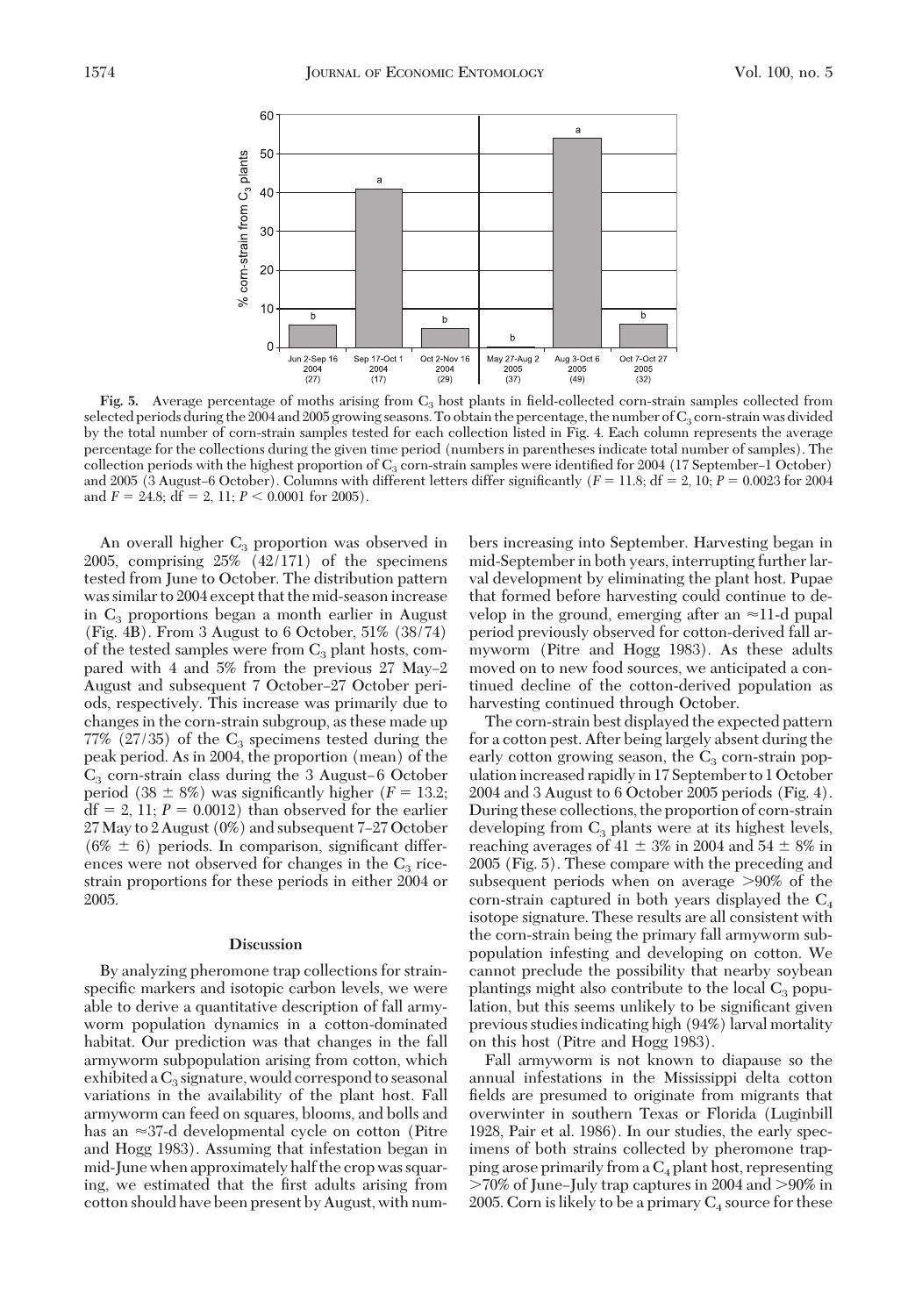early-season moths, because it is a preferred host of the corn-strain and large plantings were present within a few miles of the test site. The rice-strain was found in substantial numbers during this period, particularly in 2004 (data not shown). Although the ricestrain was initially identified infesting rice in Puerto Rico (Pashley et al. 1985), fall armywormis not a major pest of rice crops in North America. The preferred plant hosts are pasture and turf grasses, and substantial infestations in corn and has also occasionally been observed (Pashley 1989, Nagoshi and Meagher 2004). Whether this early season  $C_4$  rice-strain population originates from the same source as the corn-strain is not known.

Migrants may also be a primary contributor to late season adult populations in the Mississippi delta. Gould et al. (2002) discussed the possibility of a northto-south migration to explain the presence of  $C_4$  bollworms in areas and during periods when appropriate  $C_4$  plant hosts were absent. A similar pattern arose with fall armyworm after the cotton was harvested in October. Trap captures continued to increase substantially and the specimens captured in October in both years were  $>90\%$  of  $C_4$  origin, indicating that these were not derivatives from the recently harvested cotton crop (Figs. 1 and 4). The source of these moths (of both strains) is unknown, because there was no obvious candidate  $C_4$  hosts in the vicinity of the trapping site. One possibility is that these come from more northern and later developing corn and sorghum fields. There have been earlier suggestions for a return north-to-south migration of fall armyworm to overwintering areas, based largely on pheromone trap collection patterns and the observation of atmospheric conditions that should be conducive to such longrange movements (Pair et al. 1986, Mitchell et al. 1991).

These results represent, to our knowledge, the first investigation of North American fall armyworm populations for strain preference in cotton. Even though adult males of both strains were present in the area, only the corn-strain displayed evidence of development on cotton in substantial numbers. This strongly suggests that corn, the primary plant host for the corn-strain, can potentially serve as a refuge for the fall armyworm population most likely to infest Bt-cotton. The experiments demonstrate that a strategy combining traditional larval and adult collection methods with carbon isotope analysis can provide a useful and detailed description of strain-specific population dynamics and plant host usage in a given habitat and season. We think this level of detail will be necessary to understand and predict the seasonal movements of fall armyworm and to identify the habitats that are the sources of infesting populations.

#### **Acknowledgments**

We thank Don Hubbard, Jennifer Mann, Michelle Mullen, and Jessica King for collecting and preparing fall armyworms for analyses. The success of this project would not have been possible without the diligent efforts of Les Price who prepared numerous samples and maintained the analytical equipment. We thank J. Sharp for excellent technical support. We appreciate the comments of Jeff Shapiro and M. Blake Layton for helpful comments on the manuscript.

## **References Cited**

- **Adamczyk, J. J., Jr., J. W. Holloway, B. R. Leonard, and J. B. Graves. 1997.** Susceptibility of fall armyworm collected from different plant hosts to selected insecticides and transgenic Bt cotton. J. Cotton Sci. 1: 21-28.
- **Fitt, G. P. 1989.** The ecology of *Heliothis* species in relation to agroecosystems. Annu. Rev. Entomol. 39: 543-562.
- **Gould, F., N. Blair, M. Reid, T. L. Rennie, J. Lopez, and S. Micinski. 2002.** *Bacillus thuringiensis*-toxin resistance management: stable isotope assessment of alternate host use by *Helicoverpa zea.* Proc. Natl. Acad. Sci. U.S.A. 99: 16581-16586.
- **Lu, Y., M. J. Adang, D. J. Eisenhour, and G. D. Kochert. 1992.** Restriction fragment length polymorphism analysis of genetic variation in North American populations of the fall armyworm *Spodoptera frugiperda* (Lepidoptera: Noctuidae). Mol. Ecol. 1: 199-208.
- **Lu, Y. J., and M. J. Adang. 1996.** Distinguishing fall army worm (Lepidoptera: Noctuidae) strains using a diagnostic mitochondrial DNA marker. Fla. Entomol. 79: 48-55.
- **Lu, Y. J., G. D. Kochert, D. J. Isenhour, andM. J. Adang. 1994.** Molecular characterization of a strain-specific repeated DNA sequence in the fall armyworm *Spodoptera frugi*perda (Lepidoptera: Noctuidae). Insect Mol. Biol. 3: 123-130.
- **Luginbill, P. 1928.** The fall armyworm. U.S. Dep. Agric. Tech. Bull. 34: 1-91.
- **Martinelli, S., R. M. Barata, M. I. Zucchi, M.D.C. Silva-Filho, and C. Omoto. 2006.** Molecular variability of *Spodoptera frugiperda* (Lepidoptera: Noctuidae) populations associated to maize and cotton cropsin Brazil. J. Econ. Entomol.  $99.516 - 526$
- **McMichael, M., and D. P. Prowell. 1999.** Differences in amplified fragment-length polymorphisms in fall armyworm (Lepidoptera: Noctuidae) host strains. Ann. Entomol. Soc. Am. 92: 175-181.
- **Meagher, R. L., and M. Gallo-Meagher. 2003.** Identifying host strains of fall armyworm (Lepidoptera: Noctuidae) in Florida using mitochondrial markers. Fla. Entomol. 86:  $450 - 455$
- **Mitchell, E. R., J. N. McNeil, J. K. Westbrook, J. F. Silvain, B. Lalanne-Cassou, R. B. Chalfant, S. D. Pair, V. H. Waddill, A. Sotomayor-Rios, and F. I. Proshold. 1991.** Seasonal periodicity of fall armyworm, (Lepidoptera: Noctuidae) in the Caribbean basin and northward to Canada. J. Entomol. Sci. 26: 39-50.
- **Nagoshi, R. N., and R. L. Meagher. 2004.** Behavior and distribution of the two fall armyworm host strains in Florida. Fla. Entomol. 87: 440-449.
- **Pair, S. D., J. R. Raulston, A. N. Sparks, J. K. Westbrook, and G. K. Douce. 1986.** Fall armyworm distribution and population dynamics in the southeastern states. Fla. Entomol.  $69.468 - 487$
- **Pashley, D. P. 1986.** Host-associated genetic differentiation in fall armyworm (Lepidoptera: Noctuidae): a sibling species complex? Ann. Entomol. Soc. Am. 79: 898-904.
- **Pashley, D. P. 1988.** The current status of fall armyworm host strains. Fla. Entomol. 71: 227-234.
- **Pashley, D. P. 1989.** Host-associated differentiation in armyworms (Lepidoptera: Noctuidae): an allozymic and mitochondrial DNA perspective., pp. 103-114. *In* H. D. Loxdale and J. der Hollander [eds.], Electrophoretic